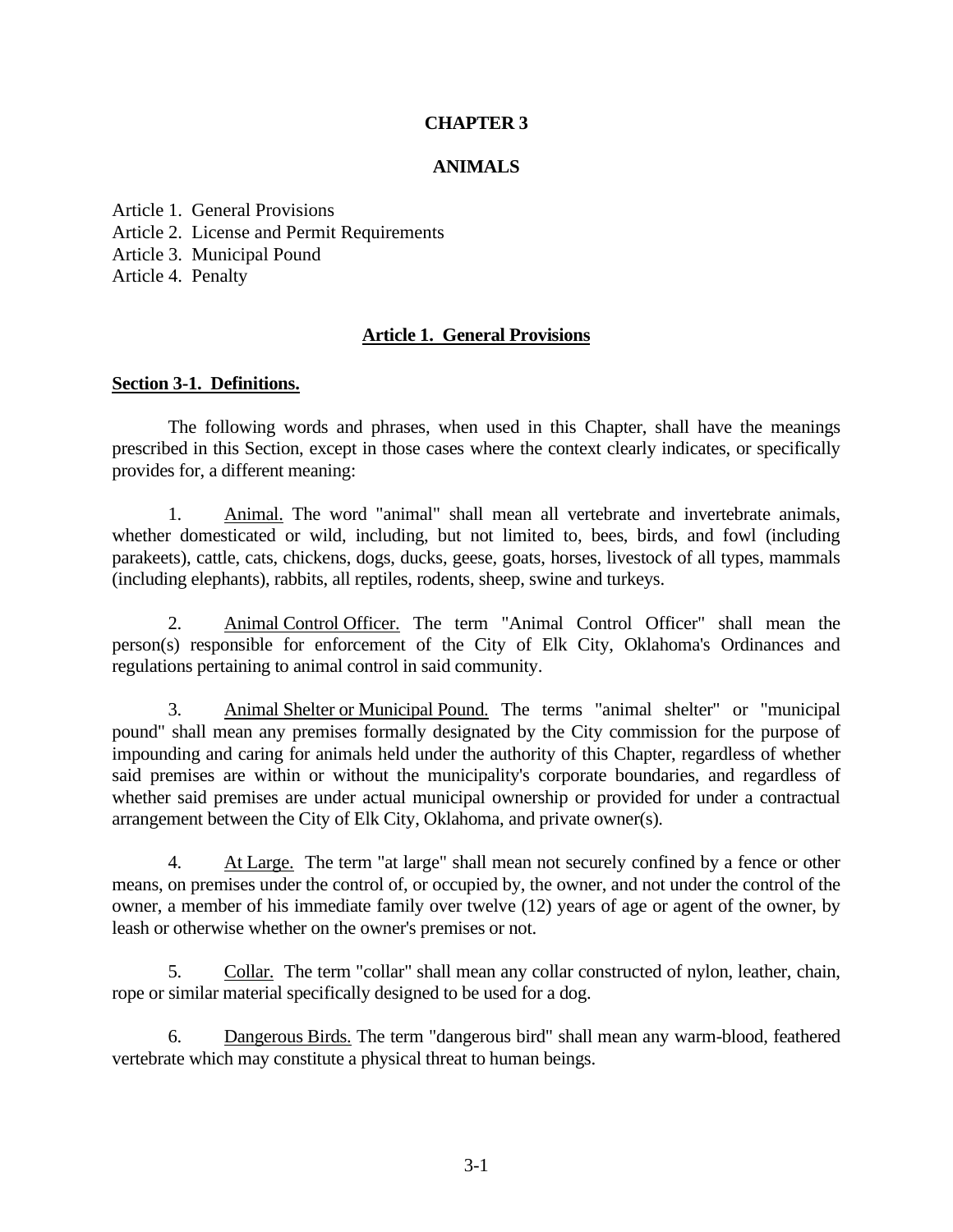7. Dangerous Snakes. The term "dangerous snakes" shall mean any snake which can cause injury or death to any person by means of constriction or poisonous bite.

8. Harboring. The word "harboring", when used in this Chapter, shall mean allowing any animal to habitually remain, or be fed, on premises under his control.

9. Kennel. The word "kennel" shall mean any structure or place where three (3) or more dogs, over six (6) months of age, are kept, bred or trained, at any single time, or any facility designed or built to accommodate the temporary boarding of more than three (3) dogs over six (6) months of age.

10. Livestock. The word "livestock" shall mean all animals, other than dogs, cats, small caged birds or small aquatic or amphibian animals.

11. Microchip. The word "microchip" shall mean a passive electronic device that is injected into an animal by means of a pre-packaged sterilized implanting device for the purposes of identification and/or recovery of the animal.

12. Owner. The word "owner" shall mean any person, firm or corporation owning, harboring or keeping an animal; occupants of any premises to which a domesticated or tamed animal customarily return for a period of ten (10) days or more, shall be deemed to be harboring or keeping the animal, and thereby considered to be an "owner" of said animal.

13. Pet. The word "pet" shall mean any animal kept for pleasure, rather than utility.

14. Restraint. The term "restraint" shall mean a chain, rope, tether, cable or other device that attaches a dog to a stationary object or trolley system.

15. Vicious Dog or Animal. The term "vicious dog or animal" shall refer to any dog or animal which has bitten or attempted to bite any person without undue provocation, or which attacks, barks or growls at and acts if it intended to attack or bite, any person or persons when not unduly provoked.

16. Wild Animal. The term "wild animal" shall mean any animal which can normally be found living in a naturally wild state and is not ordinarily tamed or domesticated; term shall include such animals (hereinabove described) which may be owned by a circus or wild animal show or exhibition.

## **Section 3-2. Animals Not to be At Large.**

1. It shall be unlawful and an offense for the owner of any animal, domestic or wild (including dogs), to permit the same to be, run at large or trespass upon the premises of another person, or to be unlawfully at large at any time within the corporate limits of the City of Elk City,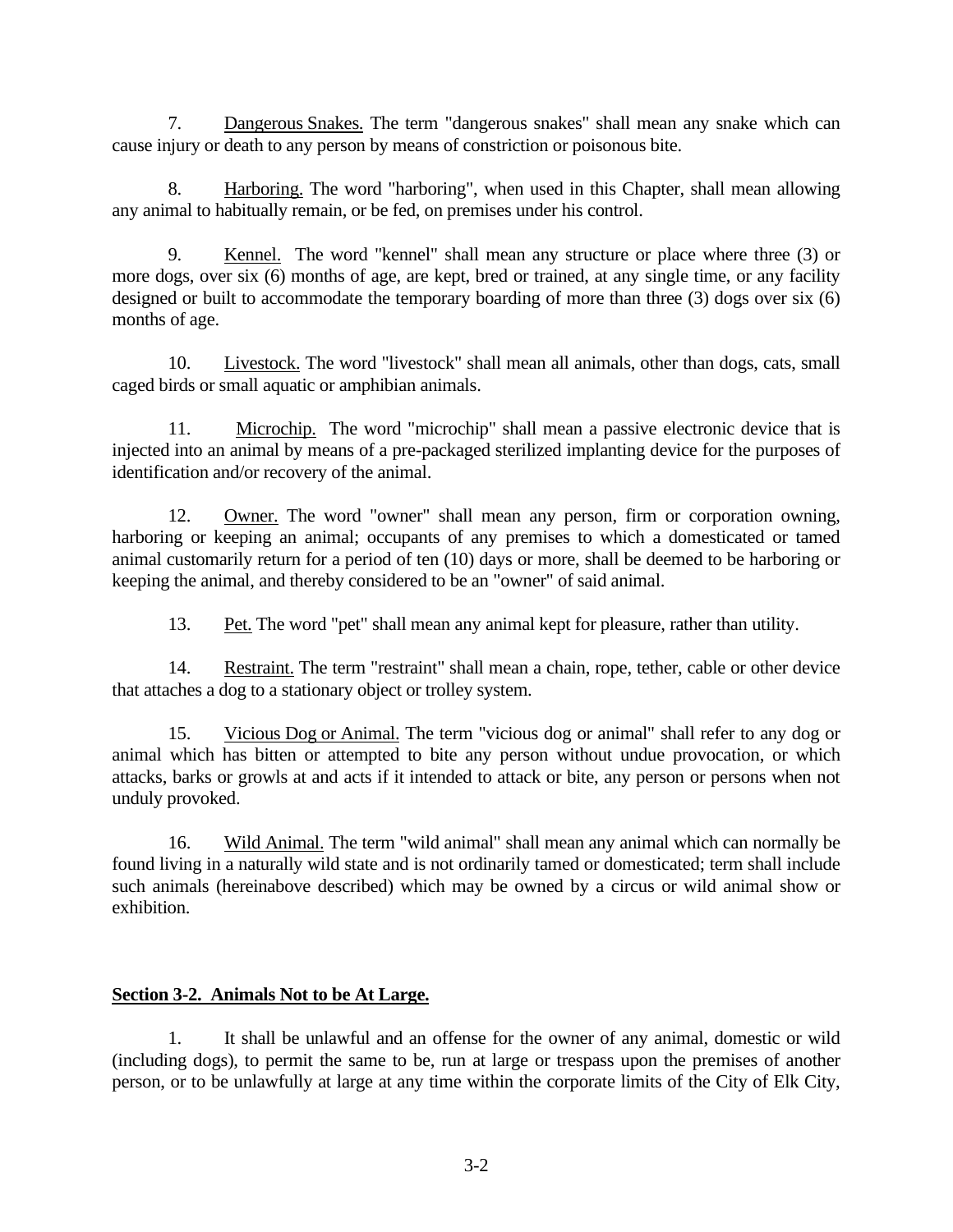## Oklahoma.

- 2. It shall be unlawful and an offense for any person to:
	- a. Keep, own, harbor or possess any dog within the corporate limits of the City of Elk City, Oklahoma, without providing a substantial and secure pen in which said dog shall be confined (which pen shall be sufficient in size that no sanitation or health problem shall be involved); or to
	- b. Allow a dog to be placed on an adequately-sized leash so that it can reach or bite any person who may be using the public thoroughfares of the City, so the dog can reach beyond the limits of the lot or premises upon which said dog is kept and confined, or so the dog may reach any person who may be rendering necessary services to the house of such owner, upon the premises where said dog may be kept, harbored or possessed.

3. Any person who finds an animal which he does not own on property that he owns or exercises control over or on public property, may take control of said animal if it is running at large and may deliver the animal to an Animal Control Officer, the animal shelter or a veterinary hospital. If the animal is not delivered to an Animal Control Officer, the animal shelter or veterinary hospital, the person must report that he has taken control of the animal to an Animal Control Officer or to the animal shelter within 72 hours. If the animal is wearing a tag of any kind or has a tattoo brand, microchip or other identifying mark, that information shall be included in the report to the Animal Control Officer or to the animal shelter.

#### **Section 3-3. Disturbances by Animals; Public Nuisance Abatement.**

1. It shall be a public nuisance for any person to keep a dog or other animal which, by barking, howling or otherwise, disturbs the peace and quiet of, or creates a nuisance for, any person or persons.

2. It shall also be a public nuisance for any person to keep any dog or other animal which attacks other animals or damages private or public property.

3. Abatement of such public nuisances shall be handled in accordance with the provisions of the "Nuisances" Chapter in this Code of Ordinances.

## **Section 3-4. Keeping Animals.**

1. It shall be unlawful and an offense for any person to keep any animals within the corporate limits of the City of Elk City, Oklahoma, except under those conditions and provisions which may hereinafter specifically regulate the keeping of certain types of animals.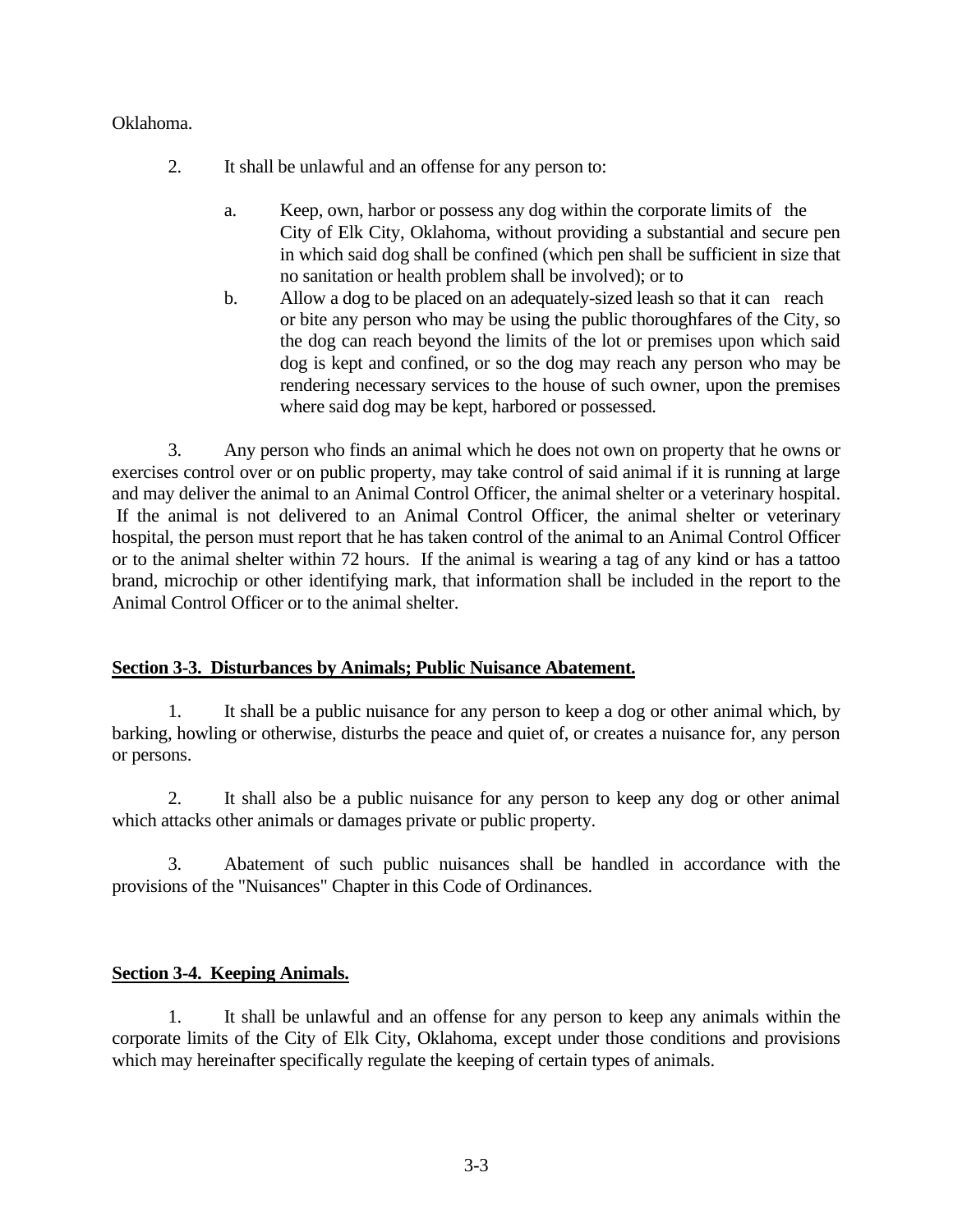2. If no specific provisions are listed in this Code of Ordinances for keeping of a particular type of animal, said animal shall not be kept at all within the corporate limits of the City of Elk City, Oklahoma.

3. No swine shall be kept within the corporate limits of the City of Elk City, Oklahoma, with the exception of FFA and/or 4-H projects kept on public school property, in appropriately-zoned areas, or as provided for in Section 3-5 of this Code.

4. Every structure wherein any authorized animal is kept within the corporate limits of the City of Elk City, Oklahoma, shall be constructed of such material and in such a manner that it can be kept clean and sanitary at all times, and it shall be maintained in said condition, devoid of rodents and vermin and free from objectionable odors, in order to avert the creation of a nuisance to the public health. Every such structure, if located within two hundred (200) feet of any tenement, apartment house, hotel, restaurant, boarding house, retail food store, building used for educational, religious or hospital purposes, or residence (other than that occupied by the owner or occupant of the premises upon which such animal is kept), shall be provided with a watertight and fly tight receptacle for manure of such size as to hold all accumulations of manure. Such receptacle shall be emptied sufficiently often and in such a manner as to prevent it from being or becoming a nuisance, and shall be kept covered at all times, except when open during the deposit or removal of manure or refuse. No manure shall be allowed to accumulate on such premises except in such receptacle.

5. The keeping or raising of bees within the corporate limits of the City of Elk City, Oklahoma, shall be permitted in compliance with the following regulations:

- a. Each beekeeper shall register his beekeeping operation with the Oklahoma State Board of Agriculture as required by state law;
- b. Each beekeeper will comply with the provisions of the Oklahoma Apiary Act and Rules:
- c. Each beekeeper shall locate all hives to ensure that a convenient source of water is available to the bees at all times during the year so that the bees will not congregate at swimming pools, pet watering bowls, bird baths or other water sources where they may cause human, bird or domestic pet contact;
- d. Hives shall be placed at least five (5) feet from any property line and six (6) inches above the ground, as measured from the ground to the lowest portion of the hive.
- e. A hive shall be placed on property so the general flight pattern of bees is in a direction that will deter bee contact with humans and domesticated animals. If any portion of a hive is located within fifteen (15) feet from an area which provides public access or from a property line on the lot where an apiary is located, as measured from the nearest point on the hive to the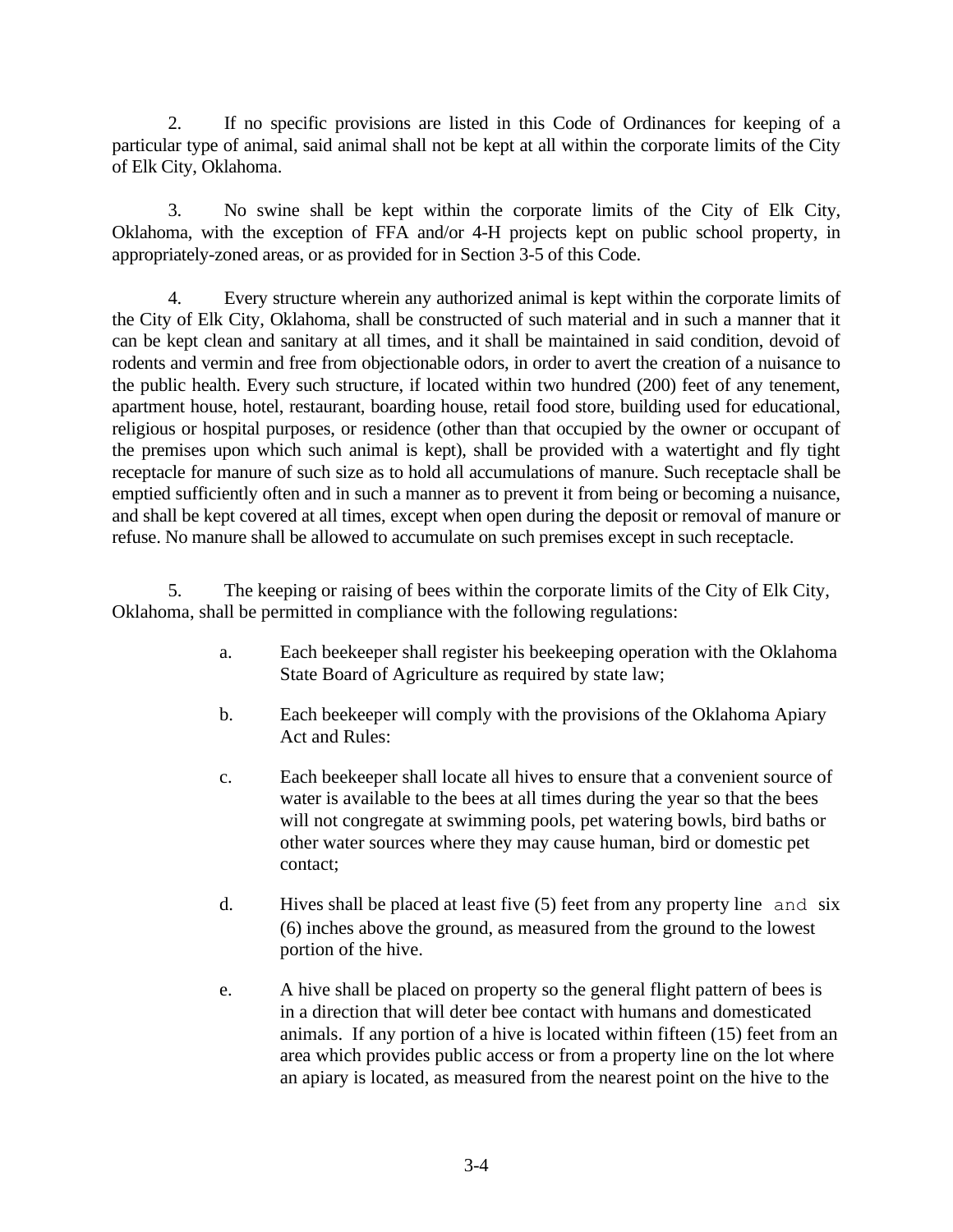property line, a flyaway barrier at least six (6) feet in height shall be established and maintained around the hive except as needed to allow access. Such flyaway, if located along the property line or within five (5) feet of the property line, shall consist of a solid wall, fence dense vegetation, or a combination thereof, which extends at least ten (10) feet beyond the hive in each direction so that bees are forced to fly to an elevation of at least six (6) feet above ground level over property lines in the vicinity of apiary;

- f. Each beekeeper shall enclose their property with a latching fence;
- g. Hives must be given enough space not to swarm;
- h. The density of colonies on any lot may not exceed two colonies of bees for each 10,000 square feet of lot area;
- i. Hives must be on the rear  $1/3<sup>rd</sup>$  of a lot with a five (5) foot setback from side or rear lot lines.

6. The keeping or raising of horses, sheep, cattle and chickens (or similar fowl), shall be permitted throughout the City of Elk City, Oklahoma, as long as the premises are in accordance with the provisions of Section 3-5 (below) and State and County Health Department requirements and standards. Addition restrictions on the raising and/or keeping of horses, sheep, cattle and chickens may be imposed by the Zoning Ordinance without conflicting with this Subsection.

7. The raising or keeping of dangerous birds shall be permitted, in accordance with the provisions of Subsection 4 (above) and the license and permit requirements outlined in Article 2 of this Chapter, as well as any applicable provisions of the adopted Zoning Ordinance.

8. The raising or keeping of rodents, for any purpose, shall be permitted, in accordance of Subsection 4 (above) and the license and permit requirements outlined in Article 2 of this Chapter, as well as any applicable provisions of the adopted Zoning Ordinance.

9. The raising or keeping of rabbits shall be permitted, in accordance with the provisions of Subsection 4 (above), as well as any applicable provisions of the adopted Zoning Ordinance.

10. The keeping or raising of any wild animals shall be prohibited within the City of Elk City, Oklahoma, except for those wild animals which may be under the care of traveling shows or circuses, and for which the license requirements of Article 2 of this Chapter are met and a permit obtained.

11. The keeping of other animals not specifically mentioned or regulated within this Chapter as pets, shall be subject only to such generally applicable provisions which may exist to require the maintenance of sanitary conditions and the avoidance of nuisance creation.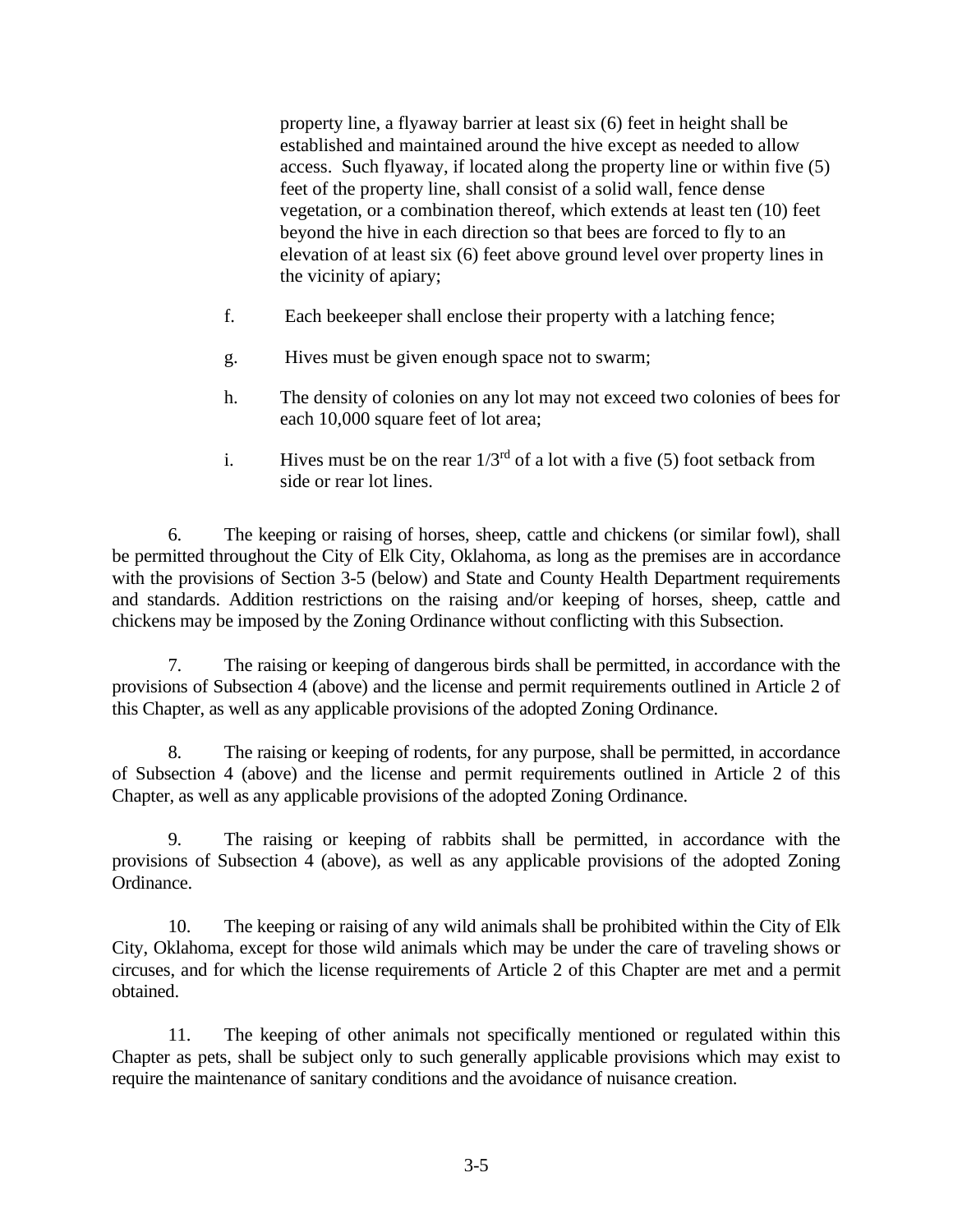12. No snakes which are poisonous in their natural state, may be kept within the corporate limits of the City of Elk City, Oklahoma, except under the conditions and provisions of the license required for such snakes in Article 2 of this Chapter; it shall be unlawful for any person, firm or corporation to keep or raise such snakes within said City, without having met permit requirements and obtained a permit.

### **Section 3-5. Responsibilities of Owners.**

In addition to any duties previously outlined, the owner of any animal shall have the following additional responsibilities:

1. Owners shall exercise proper care and control of their animals to prevent them from becoming a public nuisance.

- 2. Owners shall provide proper care and treatment of their animals.
- 3. Owners shall not abandon their animals.

4. It shall be unlawful for any person to keep any animal for breeding purposes within the corporate limits of the City of Elk City, Oklahoma, except in private, enclosed locations, entirely out of the public view, or to permit any such animals to have sexual intercourse in any place except a private, enclosed place. (This shall not be construed as permitting the conditional keeping of any animals otherwise prohibited or regulated by this Code of Ordinances.)

 5. Owners of a dog or cat four (4) months old or older living within the corporate limits of the City of Elk City, Oklahoma must have a microchip implanted in the dog or cat. The identifying microchip number must be registered with the City's Animal Control Department within thirty (30) days of the animal being brought into Elk City or within thirty (30) days of the animal reaching four (4) months of age. At all times, the owner of a dog or cat living in the City must maintain up-to-date contact information, including address and telephone number, with the City Animal Control Department.

#### **Section 3-6. Cruelty to Animals.**

- 1. It shall be unlawful for any person knowingly, willfully or maliciously to:
	- a. Pour on or apply to an animal, any drug or other thing which inflicts pain;
	- b. Treat an animal in a cruel or inhumane manner;
	- c. Neglect an animal belonging to him or his custody, in a cruel or inhumane manner; or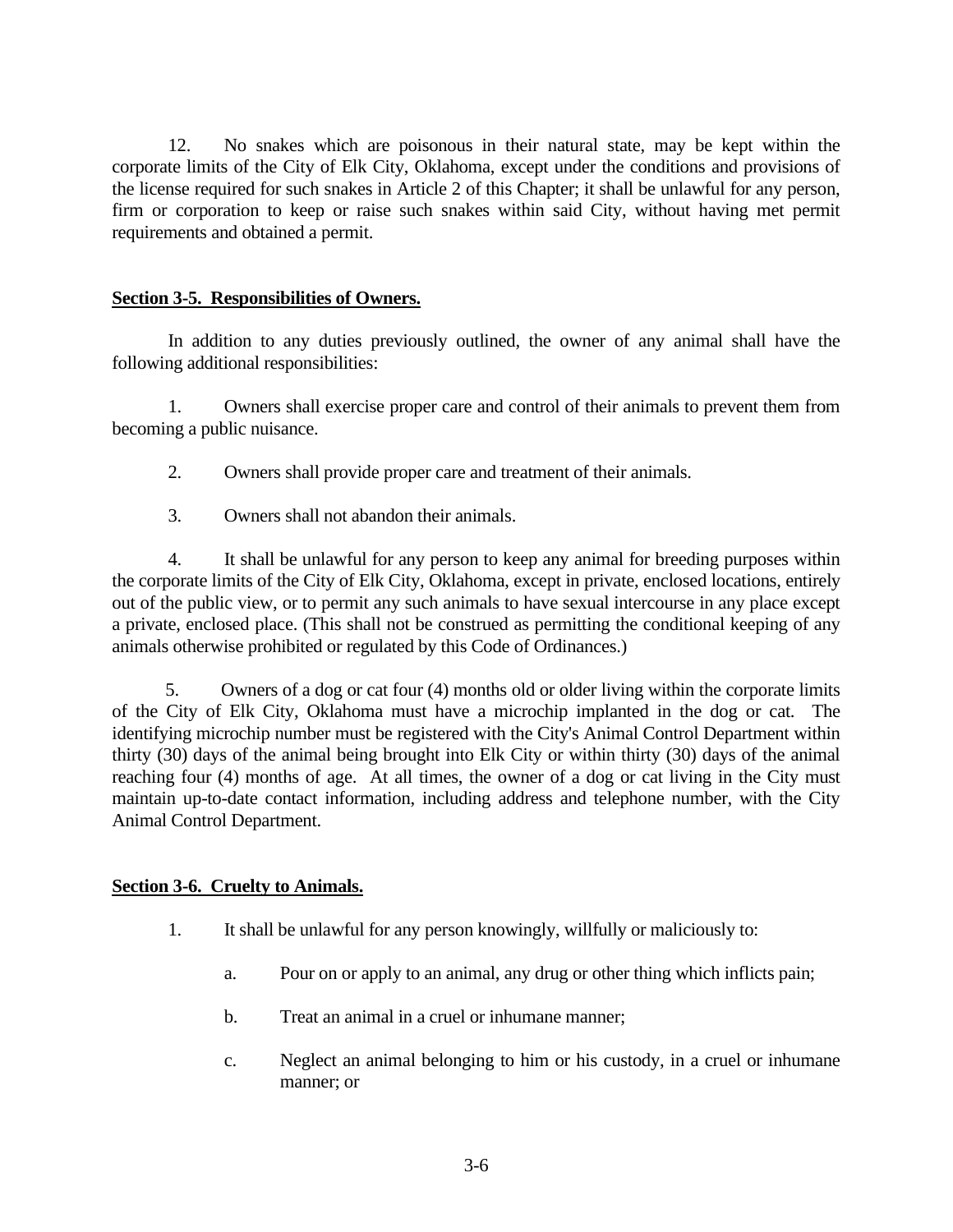d. Poison, or expose to poison, any dog or other animal, except a noxious, non-domesticated animal.

2. It shall be unlawful for any person to instigate or encourage a fight between animals, or to keep a house, pit or other place used for fights between animals.

3**.** It shall be unlawful for an owner to leave a dog outside and unattended using a restraint:

- a. for extended, unreasonable periods of time;
- b. within 500 feet of school premises;
- c. in case of extreme weather conditions for extended periods of subfreezing temperatures or high heat conditions.

4. It shall be unlawful for an owner to leave a dog outside and unattended using a restraint that unreasonably limits movement of a dog if the restraint:

> a. uses a collar that is pinch-type, prong-type or choke type or that does not properly fit the dog;

- b. is shorter than 10 feet in length; or
- c. weighs more than 1/8 of the weight of the dog
- d. violates state or local law regarding animal conditions or welfare.
- 5. The restraint provisions this section shall not apply to:
	- a. a dog restrained to a running line, pulley, or trolley system and that is not restrained to the running line, pulley or trolley system by means of a pinch-type, prong-type, choke-type or improperly fitted collar;
	- b. a dog restrained in compliance with the requirements of a camping or recreational area as defined by a federal, state or local authority or jurisdiction;

c. a dog restrained while the owner is engaged in, or actively training for, an activity that is conducted pursuant to a valid license issued by this state, if the activity for which the license is issued is associated with the use or presence of a dog;

d. a dog restrained while the owner is engaged in conduct directly related to the business of shepherding or herding cattle or livestock;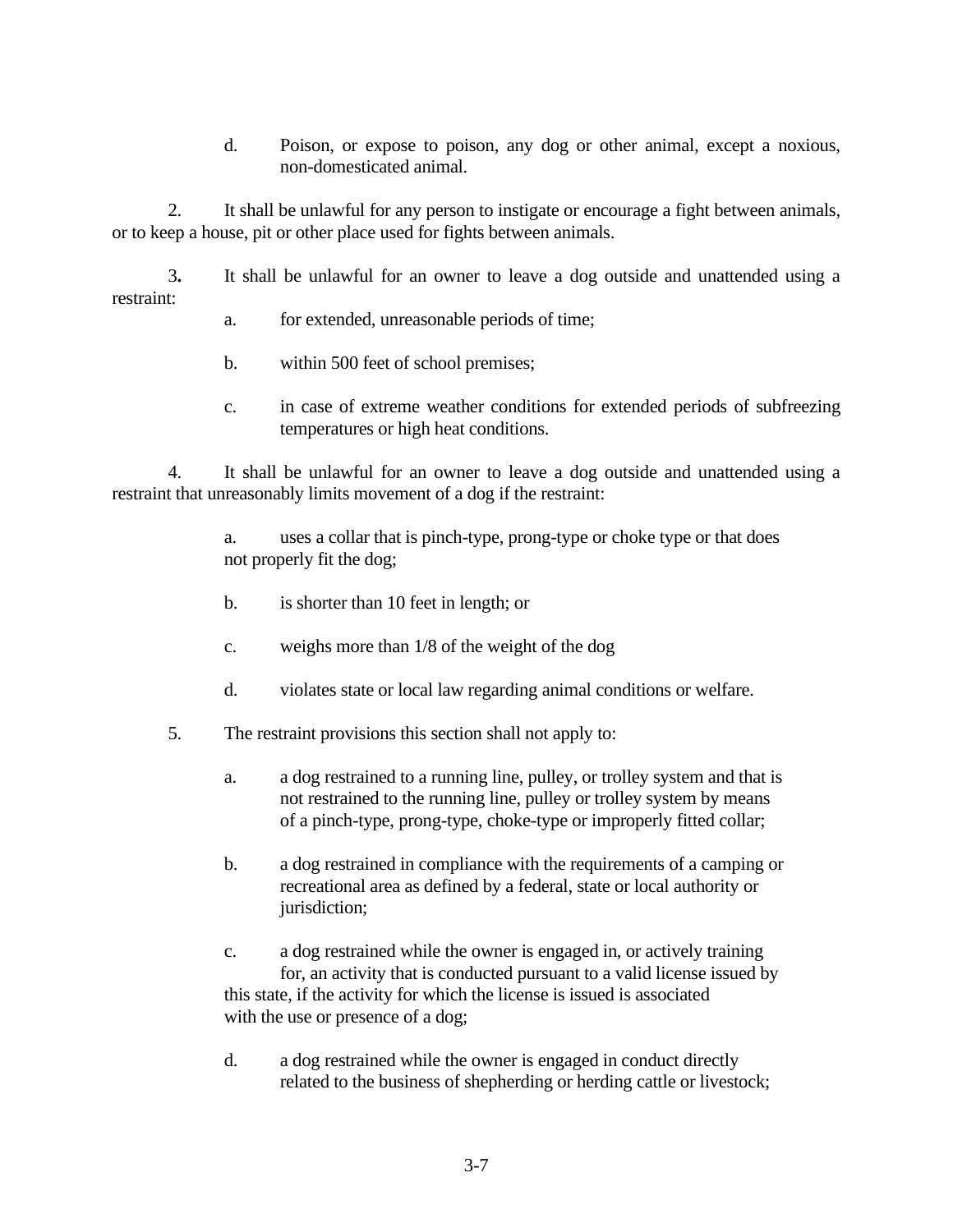e. a dog restrained while the owner is engaged in conduct directly related to the business of cultivating agricultural products, if the restraint is reasonably necessary for the safety of the dog.

 6. The fine imposed for an offense under this Section shall not be less than Sixty Dollars (\$60.00) for the first offense, Seventy Five Dollars (\$75.00) for the second offense and One Hundred Fifty Dollars (\$150.00) for the third and any subsequent offenses.

#### **Section 3-7. Turning Confined Animals At Large Unlawful.**

It shall be unlawful for any person to open any enclosure in which an animal is confined (as required by Ordinance), so as to turn such animal at large, or to in any other manner turn such animal at large.

# **Section 3-8. Pasturing in Public Areas Unlawful.**

It shall be unlawful for any person to stake, confine or pasture any animal on any public property (Federal, State, municipal or other), or on any railroad right-of-way, without the consent of the person owning or controlling such property.

## **Section 3-9. Dogs/Cats/Ferrets/Etc; Rabies Vaccination, License, Fee.**

 1. Any warm blooded animal, capable of transmitting the virus rabies, maintained or harbored at any time in the City of Elk City, Oklahoma, shall be vaccinated against rabies with an approved vaccine administered by a veterinarian who shall maintain a record of vaccination for a period of at least three (3) years, and who shall issue the owner of such animal a vaccination certificate (which shall be retained by said owner until it expires and is renewed.) The failure to procure such certificate when so requested by the Animal Control Officer shall be prima facie evidence that such animal has not been so vaccinated.

 2. The identity and address of the owner of any animal that bites a person shall be promptly furnished to the Animal Control Officer and County Health Department. The Animal Control Officer shall securely quarantine such animal until reasonable determination has been made that the animal is not infected with rabies. At the discretion of the Animal Control Officer, such quarantine may be on the premises of the owner, at a veterinary hospital of the owner's choice (at the owner's expense), or at the Municipal Pound or Animal Shelter. In case of animals

or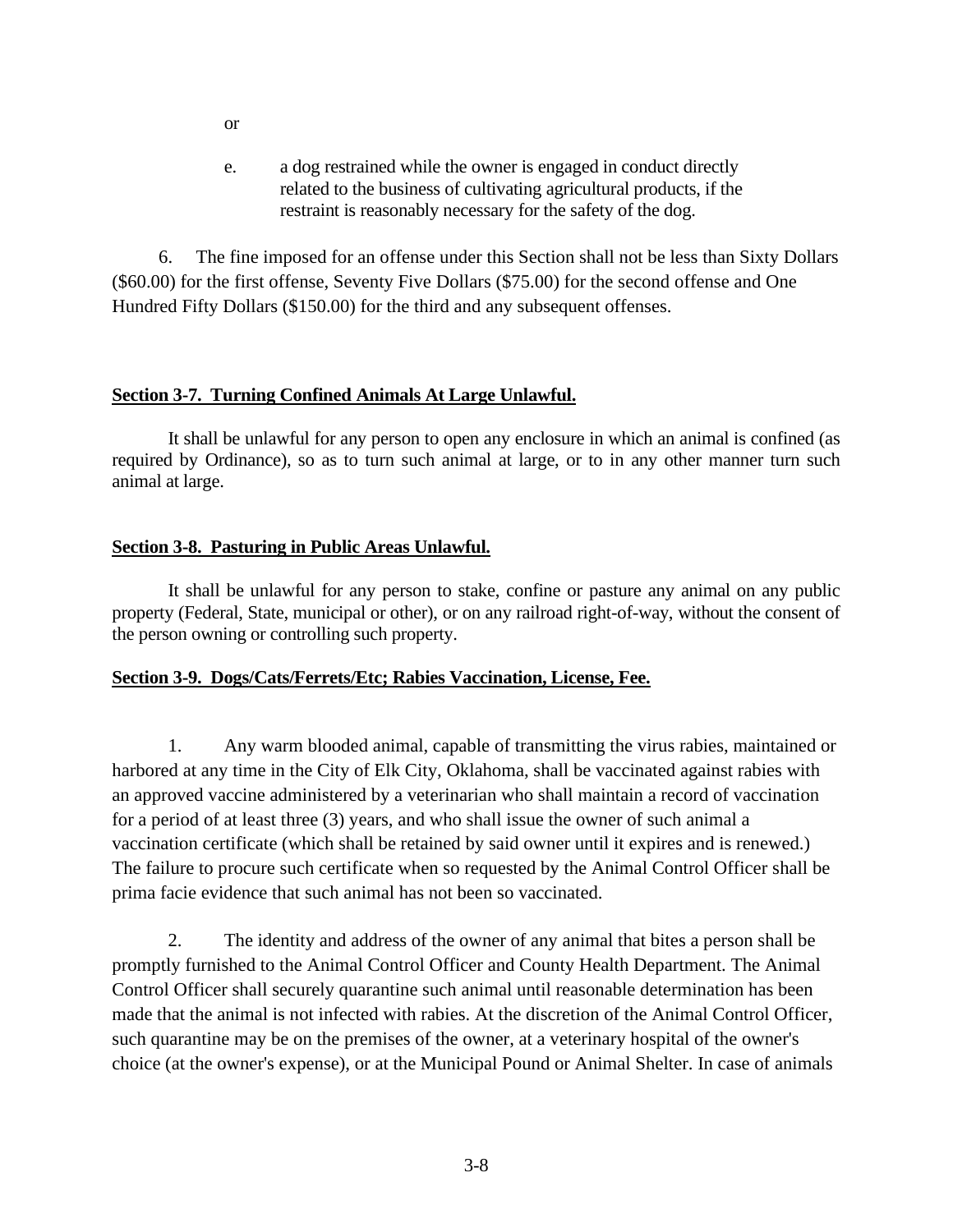whose ownership is unknown, such quarantine shall be at the Municipal Pound or Animal Shelter. Said animal may be reclaimed by the owner, if adjudged free of rabies; such owner shall then pay any related charges for confinement.

3. The Owner of an animal having rabies or showing signs of rabies, an Animal bitten by a rabid animal or an animal that has been exposed to rabies shall immediately isolate the animal at a veterinary clinic where it cannot possibly come into contact with any other animal or humans other than the Owner and veterinary staff. Any Person who has knowledge of an animal infected by or exposed to rabies shall immediately notify the Animal Control Officer of the location of the affected animal. The animal may be held under home quarantine under the supervision of a licensed veterinarian, or upon demand, be surrendered to the Animal Control Officer and dealt with in accordance with local law.

4. When an animal under quarantine has been diagnosed as being rabid, or is suspected of having rabies by a licensed veterinarian, and dies while under such observation, the Animal Control Officer, veterinarian or other designated person, shall immediately send the necessary part of such animal to the State Health Department for pathological examination and shall notify the proper health officer of any reports of human contact.

 **5**. When a report gives a positive diagnosis of rabies and the County Health Director feels that a rabies crisis may be imminent, the Health Department may recommend to the City Commission a city wide quarantine; upon invoking of quarantine by the City Commission, no animal shall be taken into the streets or permitted to be in the streets, except for short periods of exercise (under leash and control of a competent adult). During such quarantine, no animal may be taken or removed from the City of Elk City, Oklahoma, without written permission of the Animal Control Officer.

 6. During such periods of rabies quarantine, every animal bitten by an animal adjudged to be rabid shall be forthwith destroyed; or, at the owner's expense and option, shall be quarantined by a licensed veterinarian or evaluated by a licensed veterinarian and held under home quarantine as provided by local law.

 **7**. No person shall remove from the City of Elk City, Oklahoma, any animal suspected of having been exposed to rabies, or any animal which has bitten a human, except as herein provided. The carcass of any dead animal exposed to rabies shall be surrendered to the Animal Control Officer upon demand; the Animal Control Officer shall direct disposition of said animal. No person shall refuse to surrender any animal for quarantine or destruction when such demand is lawfully made by the Animal Control Officer.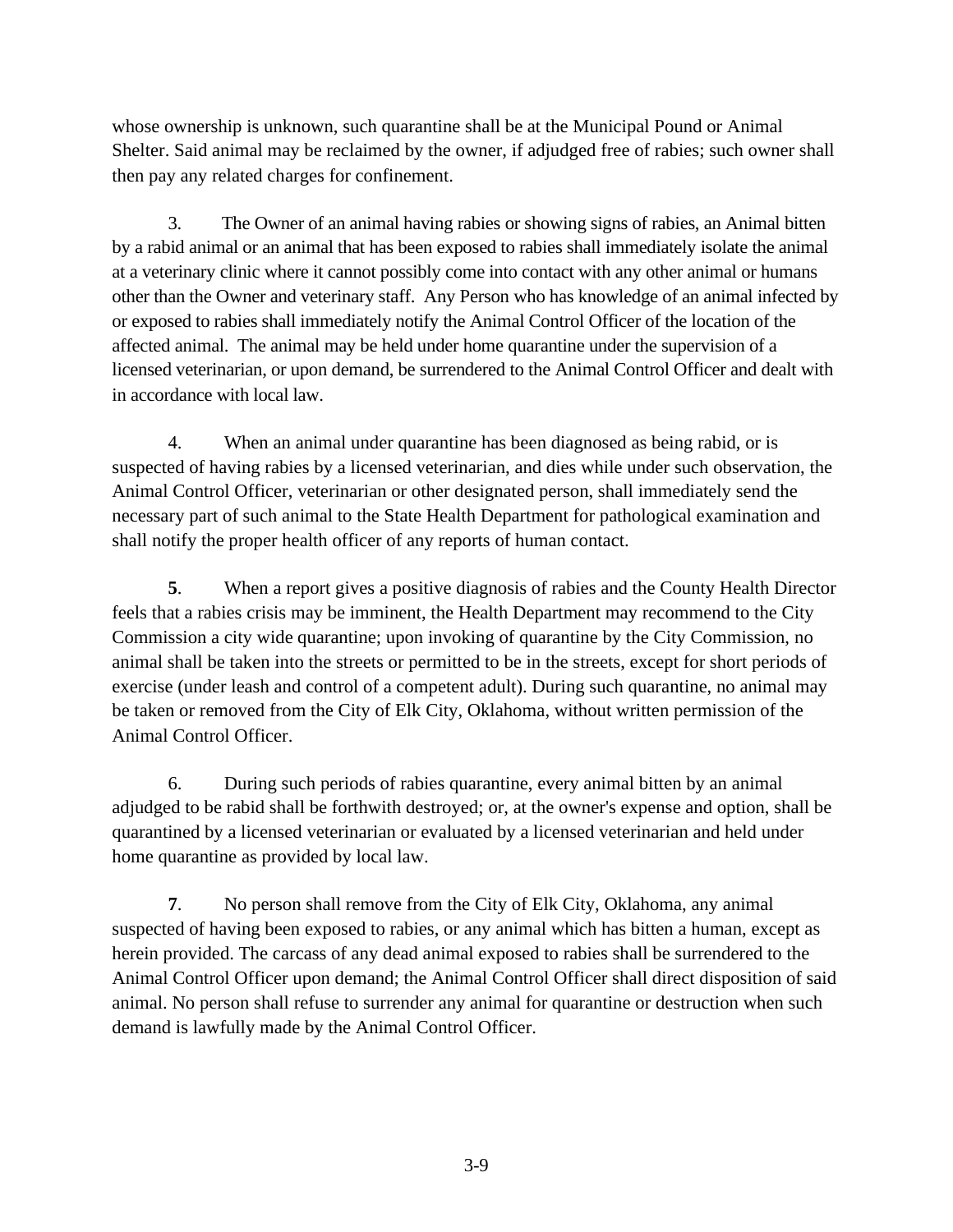8. It shall be the duty of every person owning or harboring any dog/cat/ferret which is four (4) months old or older within the corporate limits of the City of Elk City, Oklahoma, to procure a rabies vaccination certificate from a licensed veterinarian showing that the vaccination has been made, date of vaccination, by whom and the date when such vaccination shall expire. Vaccination certificate shall be kept current.

 9. It shall be unlawful to not abide by the municipal vaccination requirements after fifteen (15) days of residency.

 10. The fine imposed for an offense under this Section shall not be less than One Hundred Dollars (\$100.00) for the first offense, One Hundred Fifty Dollars (\$150.00) for the second offense and Three Hundred Dollars (\$300.00) for the third and any subsequent offenses.

#### **Section 3-10. Confining Female Dogs and Cats.**

Every female dog or cat in heat shall be confined, in a building or secure enclosure; in such manner that such animal cannot come into contact with another animal, except for planned breeding.

#### **Section 3-11. Certain Dogs Running Loose to be Killed.**

The Animal Control Officer, his designated representative or any law enforcement officer of the City of Elk City, Oklahoma, shall be required to kill any dog running loose within the corporate limits of the City of Elk City, Oklahoma, which is determined by the Animal Control Officer or law enforcement officer to be vicious or crazed and a threat to the public health and safety, and which dog is found running at large without being restrained in a pen or on a leash (as provided by this Chapter), without keeping said dog in the Municipal Pound for any period of time.

#### **Section 3-12. Pet Shops, Catteries and Kennels.**

1. It shall be unlawful for any person or persons to maintain a pet shop, cattery or kennel for business, unless such owner shall first pay to the City of Elk City, Oklahoma, an annual license fee of twenty-five dollars (\$25.00). Upon a signed petition of all property owners within six hundred (600) feet of a property line, approval of a special use permit and payment to the City Clerk, a license will be furnished which must be posted at all times. This license shall be in lieu of all other registration fees prescribed, provided that all dogs or cats in such kennel shall at all times be confined on the premises. Should such dog or cat belonging to such owner or keeper be allowed off the premises, the owner or keeper shall pay the same tax and registration fee as required for all dogs not kept by such a provision.

2. Such kennel shall be maintained at all times in a clean and sanitary condition and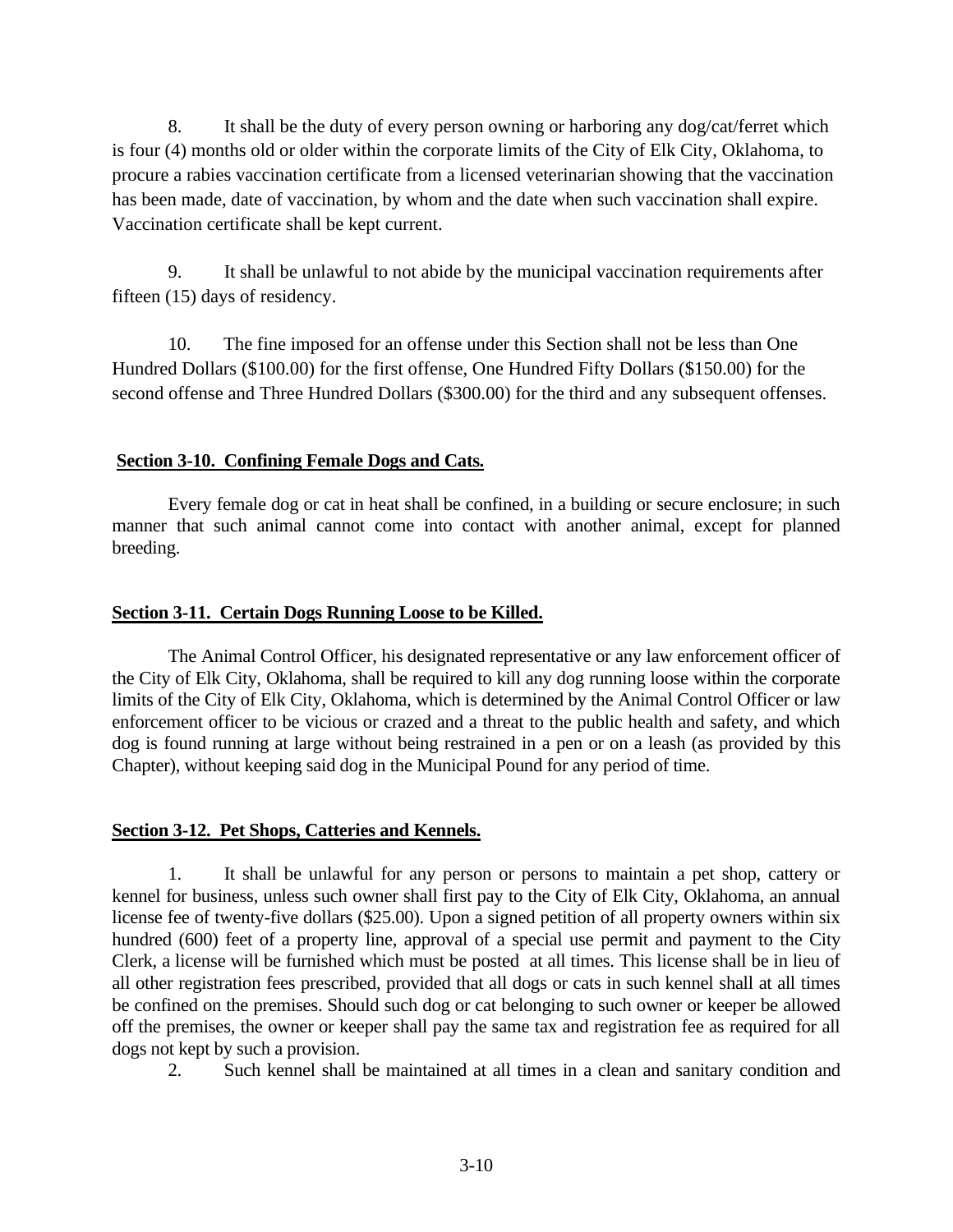shall be subject to inspection by the Animal Control Officer at any reasonable time.

- 3. All pet shops, catteries and kennels shall:
	- a. Maintain records and retain such records for a two (2) year period on all dogs and cats maintained in such facility. Such records shall show breed, color, markings, sex, age, date and source of the animal, period for which the animal is maintained, date and disposition of the animal (including name and address of new owner), and disease prevention and/or treatment and by whom;
	- b. Provide general environmental conditions to assure adequate physical space for each animal, control of parasites, clean food and water, weather protection and clean and sanitary facilities; and
	- c. Provide cages and pens of easily cleanable materials, if used for confinement, and keep such cages and pens clean and sanitary.

# **Section 3-13. Private Boarding Kennels.**

1. No person, firm or corporation shall own, maintain or operate a boarding kennel within the corporate limits of the City of Elk City, Oklahoma, unless such kennel is licensed as herein provided.

2. Application for such license shall be made to the City Clerk, and shall state the name and address of the owner or operator of said kennel, with the street address and legal description of the property upon which the kennel is located.

3. The kennel license annual fee shall be ten dollars (\$10.00) and such license shall be exhibited in a conspicuous place on the premises.

4. A kennel owner must show proof of rabies vaccination on all animals over four (4) months of age when applying for a license.

5. Licenses shall be issued for a period of one (1) year beginning on the 1st day of July of each year. Licenses may be issued starting thirty (30) days before July 1, and for thirty (30) days thereafter.

6. Any person, firm or corporation operating a kennel, shall maintain such kennel in a sanitary condition and shall be subject to the provisions of this Code of Ordinances and any present or future Zoning Ordinance. Non-conforming kennels shall be deemed a public nuisance.

7. No dog kennel or other establishment wherein animals are kept shall be maintained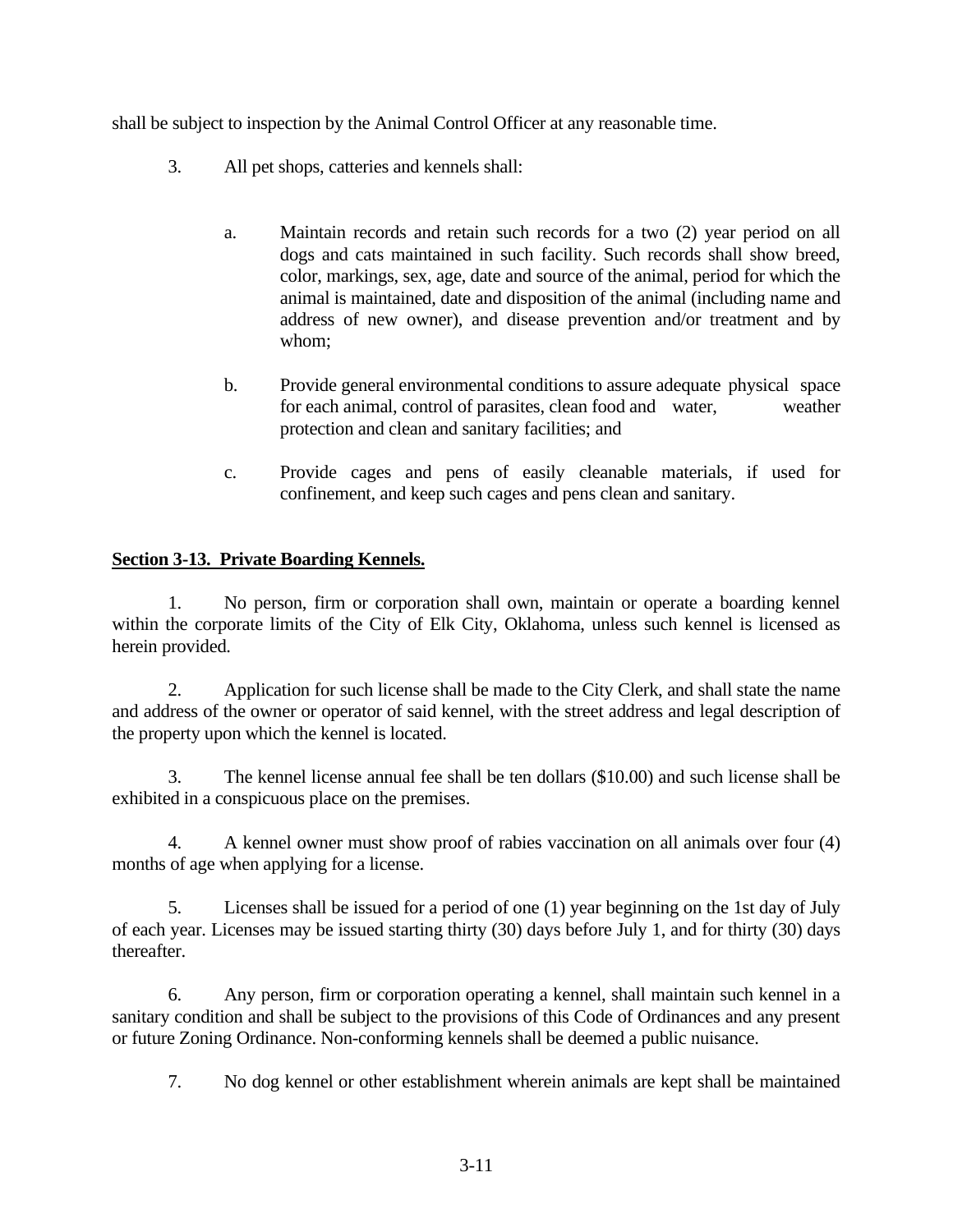closer than forty (40) feet to any tenement or apartment house, hotel, restaurant, boarding house, retail food store, building used for educational, religious or hospital purposes, or residence, other than that occupied by the owner or occupant of the premises upon which such animal is kept.

### **Section 3-14. Bird Sanctuary.**

1. The entire area embraced within the corporate limits of the City of Elk City, Oklahoma, is hereby designated as a bird sanctuary.

2. It shall be unlawful to trap, hunt, shoot or attempt to shoot or molest in any manner any bird or wild fowl or to rob any bird nest or wild fowl nest; provided, however, if starlings or other similar birds are found to be congregating in such numbers that they constitute a nuisance or a menace to health or property in the opinion of the city health officer, then and in such event the City shall abate the nuisance or health hazard in such manner as is deemed advisable by the said health officer under the supervision of the City Manager.

## **Section 3-15. Inspections to Enforce Chapter.**

1. The local or County Health Officer, or Personnel of the City, upon complaint of any person or on his own initiative, shall inspect any structure or place wherein an animal is kept.

2. The local or County Health Officer may issue any such reasonable order as he may deem necessary to the owner of such animal, to cause such animal to be kept as provided in this Chapter or in a manner so as not to constitute a nuisance.

3. The local or County Health Officer may make a complaint before the Municipal Judge against any person for violation of any provision of this chapter or for any such reasonable order, but this shall not abridge the rights of others to make such complaints.

## **Section 3-16. Zoning Ordinance to Prevail.**

In case of conflict between this Chapter and the present or any future Zoning Ordinance, the provisions of the Zoning Ordinance shall prevail and supersede the provisions of this Chapter.

## **Sections 3-17 through 3-24. (Reserved for future use.)**

## **Article 2. License and Permit Requirements**

**Section 3-25. City Pet Licensing Fees.**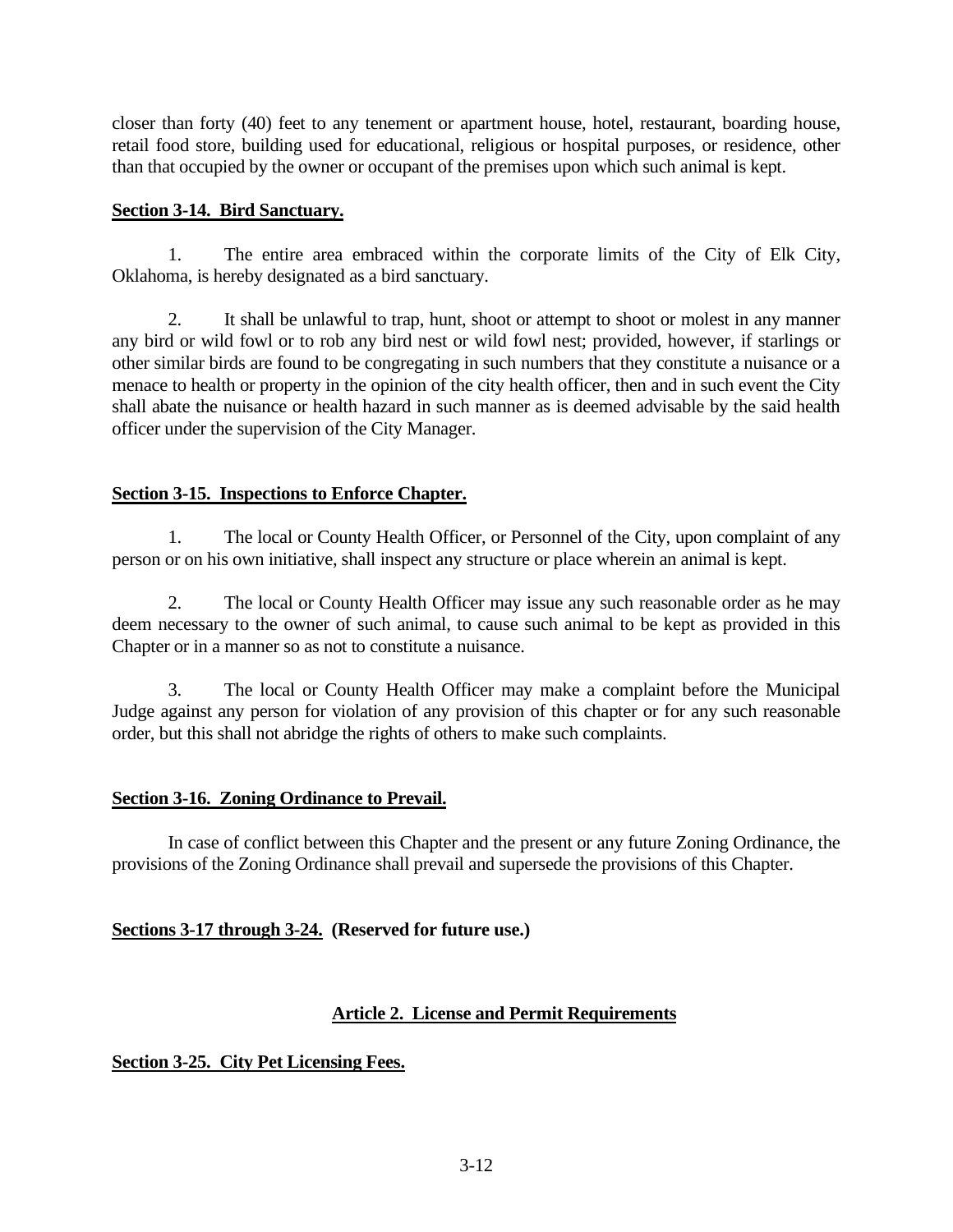1. No person, without first obtaining a written license from the Municipal Court Clerk, shall own, keep, harbor or have custody of any dogs/cats/ferrets over four (4) months of age.

 2. The owner of the dog/cat/ferret shall, at the time of paying the license fee, register the dog/cat/ferret by giving the Municipal Court Clerk the name and address of the owner, the name, breed, color and sex of the dog/cat/ferret and such other reasonable information as said Municipal Clerk may request. The owner must show proof of vaccinations and micro chipping.

 3. The license required pursuant to this Article shall be sold and due in the same month that such license was purchased in the previous one-year or three-year licensing period. The tag shall indicate the year when the license expires.

 4. The Municipal Court Clerk shall provide an appropriate tag for the dog/cat/ferret, in addition to the written receipt.

 5. The owner shall cause the tag received from the Municipal Court Clerk to be affixed to the collar or harness of the dog/cat/ferret upon which the license fee has been paid and the owner shall see that the tag is so worn at all times.

6. The dog/cat/ferret license shall not be transferable, from one  $(1)$  dog/cat/ferret to another. No refunds shall be made for any dog/cat/ferret license fee because of the death of the dog/cat/ferret or the owner's departure from the community.

 7. No person shall counterfeit, or attempt to counterfeit, any license issued for a dog/cat/ferret, as provided in this Chapter.

 8. All license fees shall be paid to the Municipal Court Clerk. The owner or harborer of any dog/cat/ferret four (4) months old or older living in the City must have a microchip implanted in their dog/cat/ferret. The microchip number must be registered with the City's Animal Services. The identifying microchip number must be registered with the Municipal Court Clerk within thirty (30) days of the dog/cat/ferret being brought into the City or within thirty (30) days of the dog/cat/ferret living in the City must maintain up-to-date contact information, including address and telephone number, with the Municipal Court Clerk.

 9. In the event of loss of the tag before the end of the year which it was issued, and the owner may secure another for the dog/cat/ferret by presenting the original receipt to the Municipal Court Clerk and paying a replacement fee.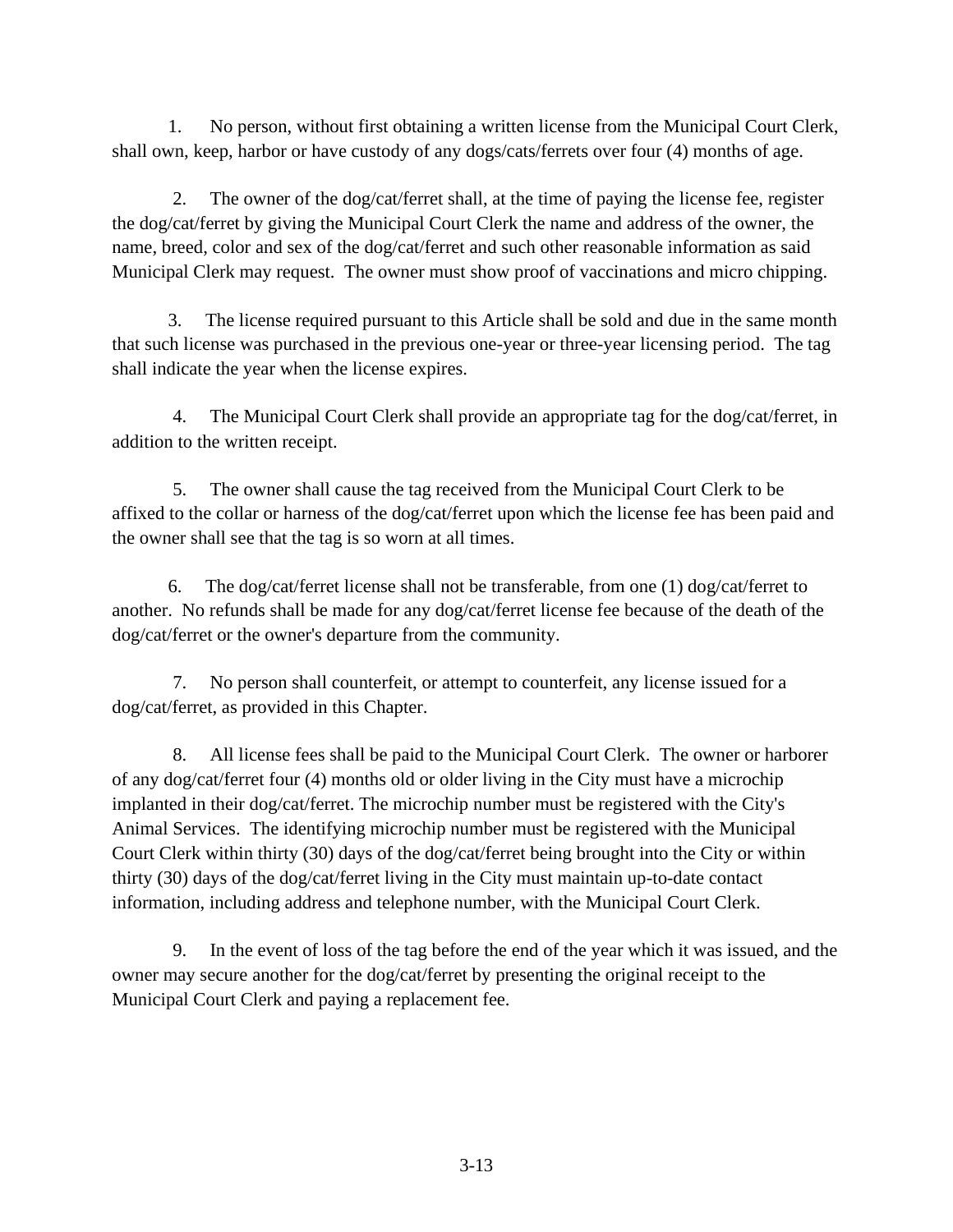10. The fine imposed for an offense under this Section shall not be less than Sixty Dollars (\$60.00) for the first offense, Seventy Five Dollars (\$75.00) for the second offense and One Hundred Fifty Dollars (\$150.00) for the third and any subsequent offenses.

#### **Section 3-26. Licenses for Wild Circus Animals.**

1. All wild animals owned by a circus or traveling animal show, shall not be permitted within the corporate limits of the City of Elk City, Oklahoma, unless the owner or person in charge of said circus show, or his designated representative, has first obtained a license for said animals from the City Clerk.

2. Said license shall be issued by the City Clerk upon submission of a written, signed statement by the applicant that he has provided ample safeguards to protect the public health, safety and welfare.

3. To cover issuance and enforcement costs, the applicant shall pay a fee of one hundred dollars (\$100.00) to the City Clerk; the written receipt may constitute the license.

4. Said license, so issued, shall be valid for a term of one (1) month.

## **Section 3-27. Licenses for Dangerous Birds.**

1. No person shall keep, raise or bring into the City of Elk City, Oklahoma, any bird which may be defined as a "dangerous bird," without first having obtained a license to handle said bird from the City Clerk.

2. Said license shall be issued by the City Clerk only after the applicant has provided a written, signed statement outlining the safeguards he has provided to protect the public health, safety and welfare.

3. The fee for said license shall be fifteen dollars (\$15.00).

4. Said license, so issued, shall be valid for a period of one (1) year.

## **Section 3-28. Permits for Rodents.**

1. No person shall keep, raise or bring into the City of Elk City, Oklahoma, any rodent(s), without first having a permit from the City Clerk.

2. In order to protect the public health, safety and welfare, no permits shall be issued for raising more than one (1) rodent on a single premise, unless the City Commission has first met with the applicant and assured themselves that no potential problems will be created. Permits will be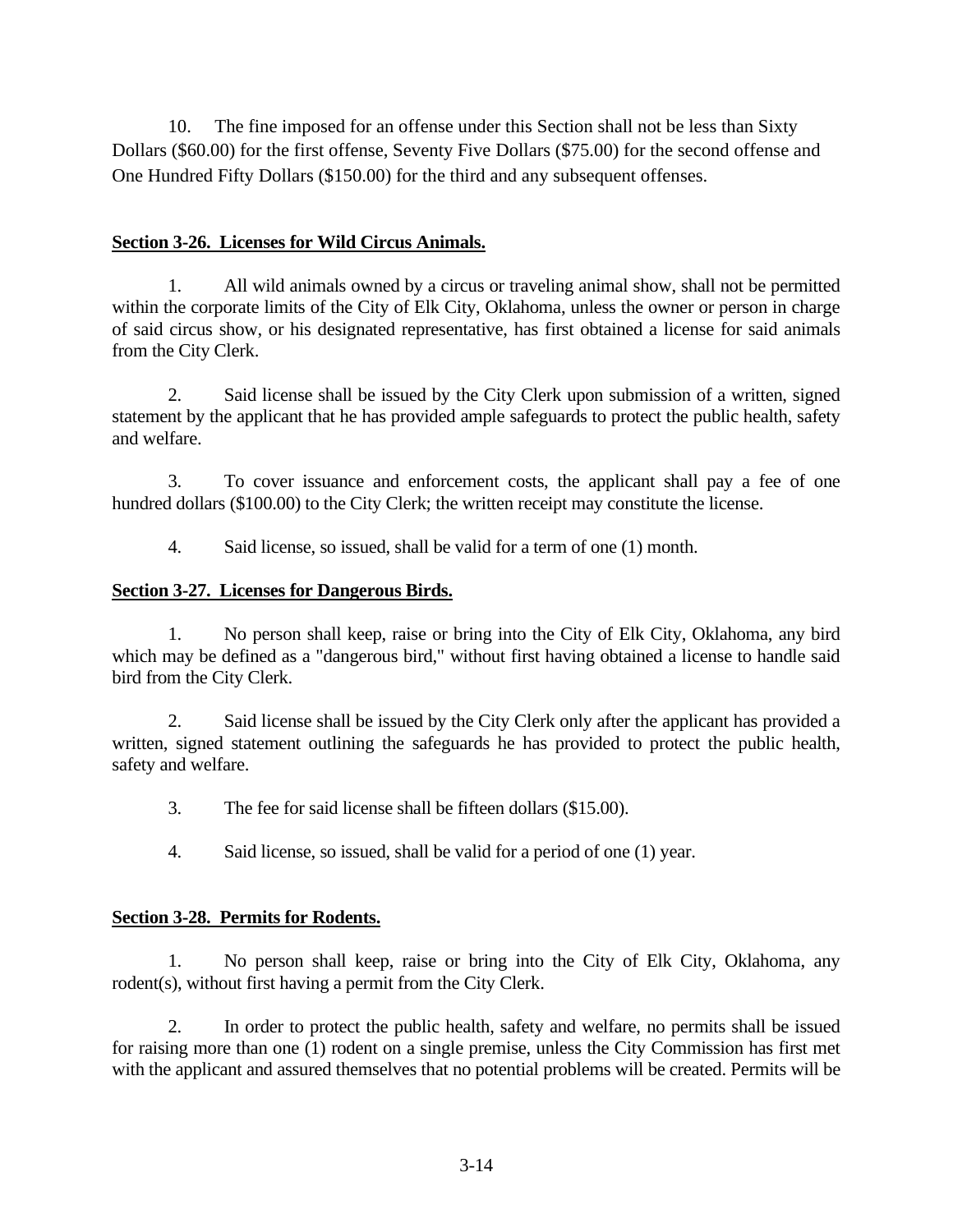issued by the City Clerk for individual rodents, kept and/or raised as pets, upon submission of a written, signed application.

3. The fee for a permit to keep one (1) rodent only shall be Three dollars (\$3.00); the fee for permits for keeping and/or raising more than one (1) rodent, shall be seventy five dollars (\$75.00).

4. In both cases (Subsection 3, above), permits shall be valid for a period of one (1) year.

# **Section 3-29. License Requirements for Kennels; Pet Shops.**

1. No person, firm or corporation shall own, maintain or operate a kennel within the corporate limits of the City of Elk City, Oklahoma, unless such kennel is licensed as hereinafter provided.

2. Application for such license shall be made to the City Clerk and shall state the name and address of the owner or operator of said kennel, with the street address and legal description of the property upon which the kennel is located; said kennel must be in compliance with any applicable portions of any present or future Zoning Ordinance adopted by the City of Elk City, Oklahoma.

3. The annual kennel license fee shall be thirty five dollars (\$35.00) and such license shall be exhibited in a conspicuous place on the premises.

4. Licenses shall be issued for a period of one (1) year beginning on the 1st day of July of each year. Licenses may be issued starting thirty (30) days before July 1, and for thirty (30) days thereafter.

5. A kennel owner must show proof of rabies vaccination on all animals over four (4) months of age when applying for a license.

6. Any person, firm or corporation maintaining a kennel, whether for profit or not, shall maintain such kennel in a sanitary condition and shall be subject to the provisions of this Code of Ordinances and any present or future Zoning Ordinance. Non-conforming kennels shall be deemed a public nuisance.

7. No kennel or other establishment wherein animals are kept shall be maintained closer than forty (40) feet to any tenement or apartment house, hotel, restaurant, boarding house, retail food store, building used for educational, religious or hospital purposes, or residence, other than that occupied by the owner or occupant of the premises upon which such animal is kept.

8. Pet shops shall be subject to the same requirements for licensing as kennels; in addition, any other requirements of this Code of Ordinances or of the adopted Zoning Ordinance which may involve specific animals sold in a pet shop, shall also be included in those regulations applicable to pet shops.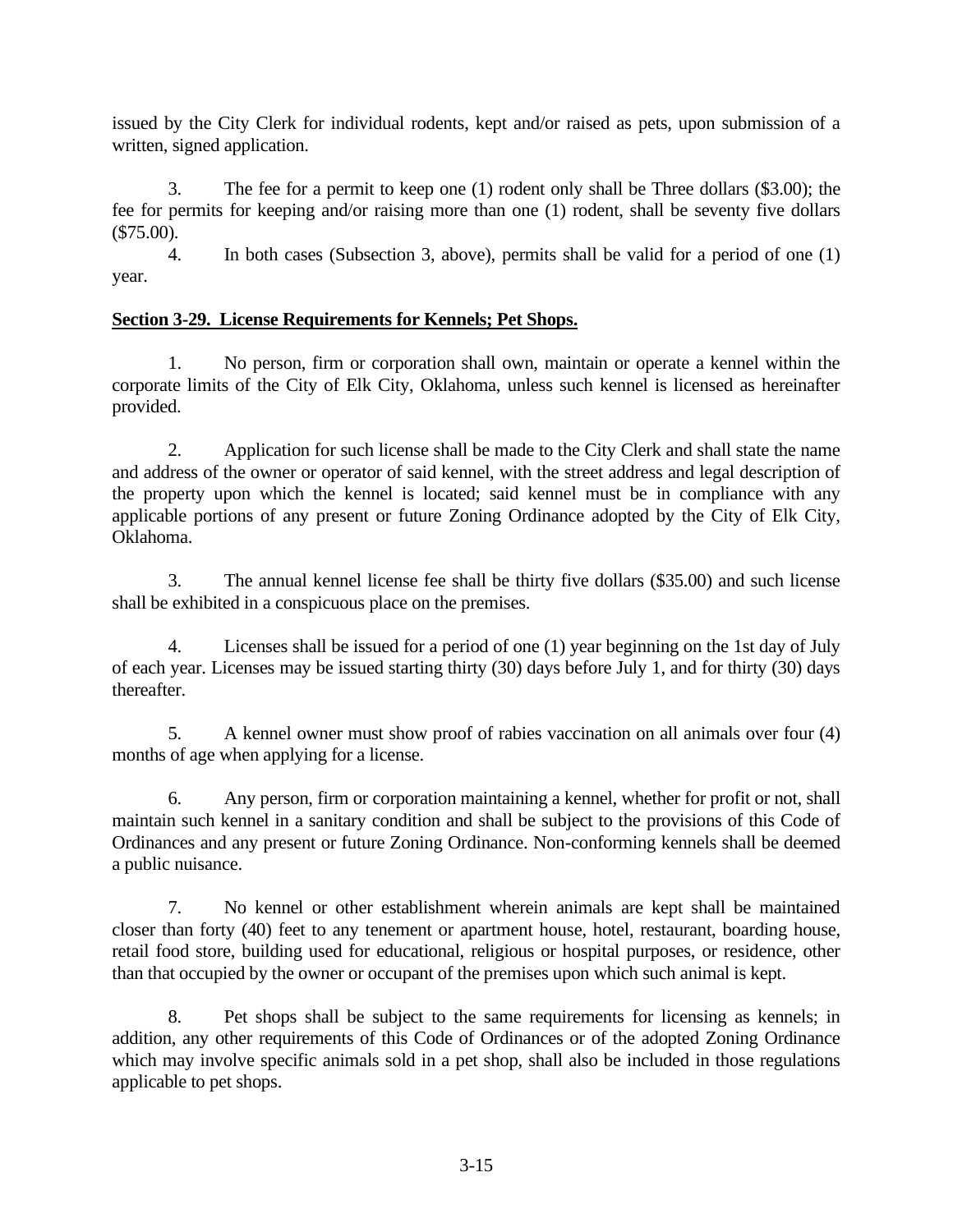## **Sections 3-30 through 3-39. (Reserved for future use.)**

# **Article 3. Municipal Pound**

## **Section 3-40. Municipal Pound Authorized.**

1. The City Commission is hereby authorized to establish a Municipal Pound, under the jurisdiction of the Chief of Police or the Animal Control Officer. He shall provide proper sustenance for all animals impounded and shall treat them in a humane manner.

2. The Municipal Pound may be established on a shared or contractual basis with other units of government or with a private individual or firm, and need not be physically located within the City of Elk City, Oklahoma.

## **Section 3-41. Impoundment of Animals.**

1. It shall be the duty of the Animal Control Officer (or any other designated officer or employee of the City), to take into custody and impound any animal running at large in violation of the provisions of this Chapter.

2. The Animal Control Officer shall also proceed to impound any dog that is running at large within the corporate limits of the City of Elk City, Oklahoma, that is not confined with a secure and suitable-sized leash (as provided in this Chapter), regardless of whether or not the owner may have a permit, the dog has been vaccinated and the dog bears a tag.

3. The Animal Control Officer shall immediately pick up and impound any and all dogs which are kept, owned, possessed or harbored in violation of any of the terms and provisions of this Code of Ordinances.

4. Any person appearing at the Municipal Pound who shall satisfy the keeper of the same of the fact of ownership or the right to the possession of any dog therein impounded, shall have such dog returned to him, upon the payment of the charges due, as authorized by the provisions of this Chapter.

5. Animals which are taken into custody as provided in this Chapter, shall be destroyed in a humane manner by the Animal Control Officer, provided that no animal taken into custody shall be destroyed until such animal shall have been impounded at least three (3) days. During such time, the owner may reclaim the animal or a proper home be established for such animal by any person desiring the animal as a pet and willing to pay applicable license fees and expenses incurred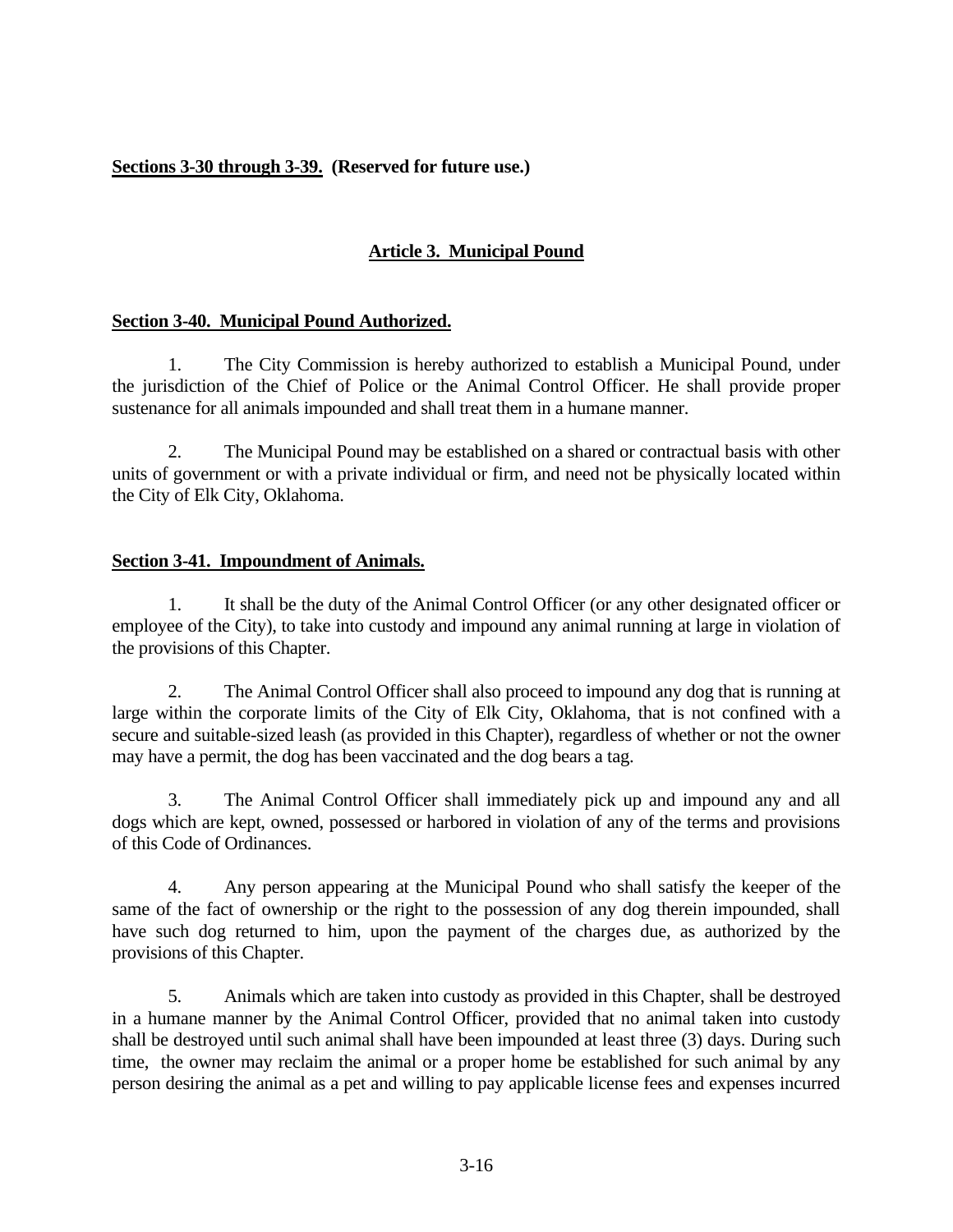in the dog's detention.

6. It shall be unlawful for any person to, in any manner, obstruct the duties and activities of the municipal official or employee responsible for impounding animals.

### **Section 3-42. Fees for Impounding and Keeping.**

1. The fees for impounding and keeping an animal, to be paid upon redemption, shall be determined by the City Manager.

2. All fees shall be paid at the Animal Shelter or Police Department. Receipt for payment of fees on an impounded animal shall be presented to the Animal Control Officer before the animal shall be released.

#### **Section 3-43. Claiming of Impounded Animals.**

1. An owner of an impounded animal, or his agent, may claim or redeem the animal prior to its sale or destruction, by paying the required fees against the animal and meeting any requirements prescribed by this Chapter.

2. Any person claiming an unlicensed dog/cat shall pay the required license fee to the Municipal Court Clerk and present the receipt to the Animal Control Officer before the latter releases the animal

#### **Section 3-44. Adoption of Impounded Animals.**

1. After three (3) days any impounded animal that has not been claimed by the owner, may be adopted by anyone wanting to adopt an animal. The Animal Control Officer or his agent will determine the suitability of animals to be put up for adoption and will also determine the suitability of the new owner to humanely care for the animal.

 2. Any impounded animal that is licensed at the time of impoundment may be adopted only after seven (7) days by anyone wanting to adopt an animal. The Animal Control Officer or his agent will determine the suitability of animals to be put up for adoption and will also determine the suitability of the new owner to humanely care for the animal.

3.. Any person adopting an impounded dog/cat shall pay the required license fee to the Municipal Court Clerk and present the receipt to the Animal Control Officer before the latter releases the animal.

4. Charges for an adoption and related fees will be determined by the City Manager.

## **Section 3-45. Vicious Dogs and Animals.**